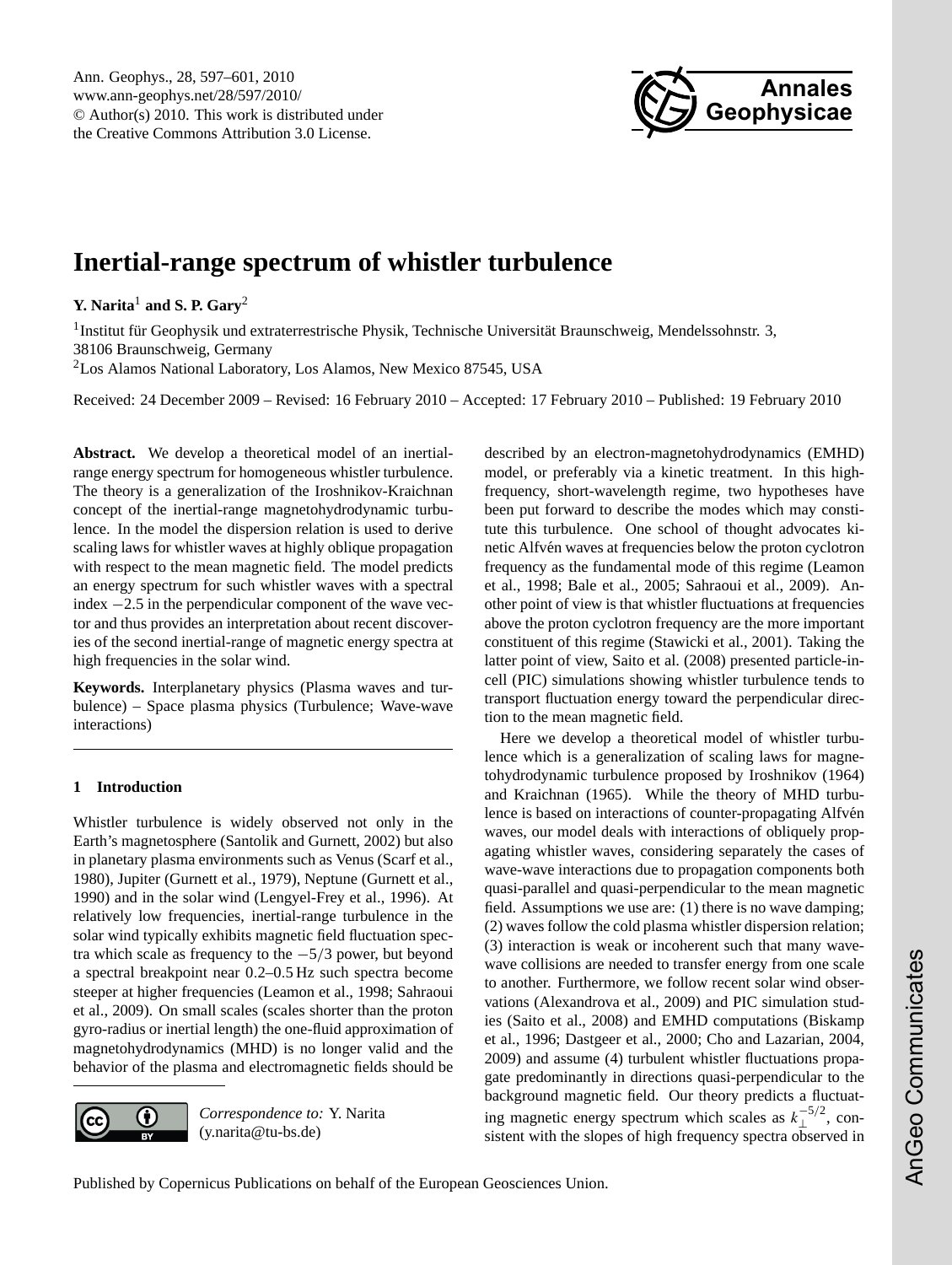the solar wind [\(Alexandrova et al.,](#page-3-10) [2009;](#page-3-10) [Kiyani et al.,](#page-3-15) [2009;](#page-3-15) [Sahraoui et al.,](#page-3-5) [2009\)](#page-3-5).

A different model of whistler turbulence has been developed by [Krishan and Mahajan](#page-3-16) [\(2004\)](#page-3-16) using Hall-MHD theory. This theory predicts that the magnetic energy spectrum at wavelengths shorter than the breakpoint of the MHD inertial range should scale as  $k^{-1/3}$  or  $k^{-1/3/3}$ , much steeper than our prediction or the recent solar wind observations cited above. The reason for this discrepancy may lie in the difference between Hall-MHD, which applies to wavelengths of order ion inertial or ion gyroradius scales, and our theory which applies to relatively shorter wavelengths where dimensions scale with the electron, rather than the ion, mass.

## **2 Theory**

As in the Iroshnikov-Kraichnan theory for MHD turbulence, there are two fundamental time scales in whistler turbulence. One is the eddy turnover time around the mean magnetic field

$$
\tau_{\rm ed} = \frac{l}{v},\tag{1}
$$

and the other is the whistler-interaction time

$$
\tau_{\rm w} = \frac{l}{v_{\rm g}},\tag{2}
$$

where the length l and the group speed  $v_{\rm g}$  are dependent on the propagation directions (denoted by the subscripts  $\perp$  and ||). Whistler waves are dispersive and follow at  $k c/\omega_e \ll$ 1 the cold dispersion relation, which can approximately be written as

$$
\frac{\omega}{\Omega_e} = \frac{k_{\parallel}kc^2}{\omega_e^2} \tag{3}
$$

where  $\Omega_e$ ,  $\omega_e$  and c denote the cyclotron frequency and the plasma frequency for electrons, and the speed of light, respectively. We use the expression  $k = |k| = \sqrt{k_{\parallel}^2 + k_{\perp}^2}$ . For waves propagating perpendicular and parallel to the mean magnetic field the group velocity is

$$
\begin{pmatrix} v_{g\perp} \\ v_{g\parallel} \end{pmatrix} = \begin{pmatrix} \frac{\Omega_{\rm e}c^2}{\omega_{\rm e}^2} \frac{k_{\parallel}k_{\perp}}{k} \\ \frac{\Omega_{\rm e}c^2}{\omega_{\rm e}^2} \left(k + \frac{k_{\parallel}^2}{k}\right) \end{pmatrix}.
$$
 (4)

We estimate the energy transfer time (or the cascade time) as

<span id="page-1-0"></span>
$$
\tau_{\rm cas} = M \,\tau_{\rm w},\tag{5}
$$

which means that we need to estimate the number of wavewave collisions, M, to transfer energy from one scale to another. Consider a fraction of energy transported by one wave packet interaction

$$
\frac{\Delta E}{E} = \frac{\Delta v^2}{v^2} \sim \frac{\Delta v}{v} \ll 1,
$$
\n(6)

where E is the total amount of energy on one scale,  $\Delta E$  is the amount of energy that is transported to the other scale by eddy distortion and is associated with the velocity change  $\Delta v$ . The whistler interaction time is much smaller than that of eddy distortion, and therefore  $\Delta E/E$  and  $\Delta v/v$  are very small.

If the wave interaction occurs coherently (one after another immediately) then we need  $N$  wave collisions to complete the energy transport to the next scale with

$$
N = \frac{\tau_{\text{ed}}}{\tau_{\text{w}}}.\tag{7}
$$

In this case the energy transfer time restores the eddy turnover time  $\tau_{\text{cas}} = \tau_{\text{ed}}$  (substituting M by N in Eq. [5\)](#page-1-0) and turbulence is hydrodynamic-like (Kolmogorov scaling) in the sense that the energy transport is predominantly made by eddy distortion.

If the whistler wave interaction occurs incoherently, that is the interaction occurs only occasionally or is ineffective such that a large number of collisions are needed for the wave interaction to complete the energy transport from scale to scale, we estimate the transfer time by substituting M by  $N^2$  (which is one of the assumptions in the Iroshnikov-Kraichnan model to use the smallest number for wave-wave interactions for a fast energy cascade process) and obtain

$$
\tau_{\text{cas}} = N^2 \tau_w. \tag{8}
$$

In this case  $\tau_{\text{cas}}$  is expressed as a combination of  $\tau_{\text{ed}}$  and  $\tau_{\text{w}}$ [\(Cho and Lazarian,](#page-3-13) [2004\)](#page-3-13),

<span id="page-1-2"></span>
$$
\tau_{\text{cas}} = \frac{\tau_{\text{ed}}^2}{\tau_{\text{w}}}.\tag{9}
$$

We use the incoherent case in the following discussion.

The electron velocity  $v_e$  is estimated by the expression of electric current in EMHD,

$$
en_{e}\mathbf{v}_{e} = \frac{1}{\mu_{0}}\nabla \times \mathbf{B}.
$$
 (10)

On the assumption that  $v_e \simeq \delta v_e$  (no bulk velocity),

<span id="page-1-1"></span>
$$
|\delta v_{\rm e}| = \frac{\Omega_{\rm e}c^2}{\omega_{\rm e}^2} \left| \frac{\delta B}{B_0} \right| k. \tag{11}
$$

Then the eddy turnover time is estimated for EMHD (assuming ions are in rest due to large inertia),

$$
\tau_{\rm ed} = \frac{l}{|\mathbf{v}_{\rm e}|} = \frac{\omega_{\rm e}^2}{\Omega_{\rm e}c^2} \left| \frac{B_0}{\delta B} \right| \frac{1}{k^2},\tag{12}
$$

Now define the energy transfer rate using  $\tau_{\text{cas}}$  as

$$
\epsilon = \frac{1}{\tau_{\text{cas}}} \left( |\delta v_{\text{e}}|^2 + \frac{|\delta B|^2}{\mu_0 \rho_{\text{e}}} \right) \tag{13}
$$

$$
\simeq \frac{|\delta B|^2}{\tau_{\rm cas} \mu_0 \rho_{\rm e}}.\tag{14}
$$

Ann. Geophys., 28, 597[–601,](#page-0-0) 2010 www.ann-geophys.net/28/597/2010/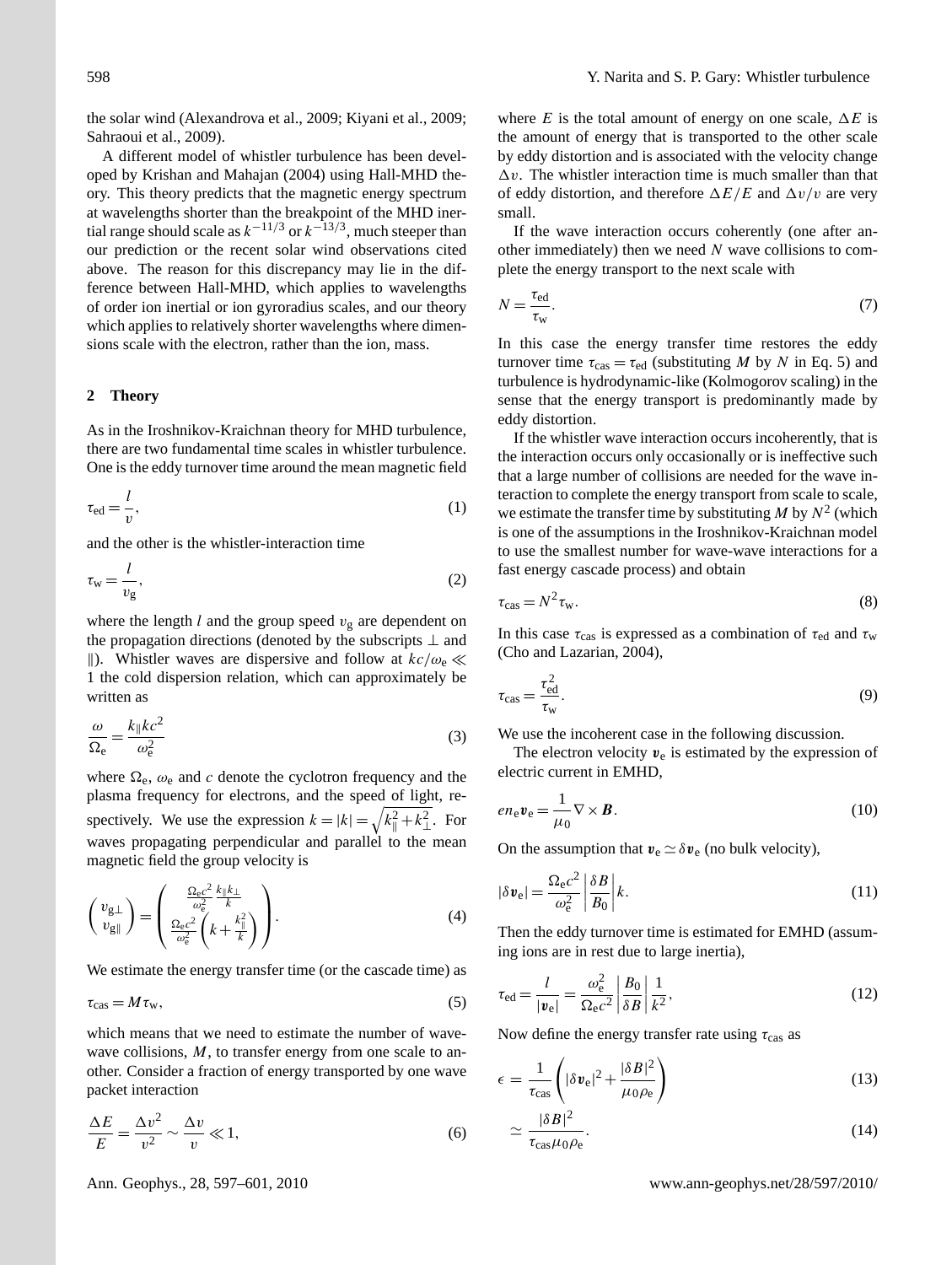Note that the contribution of the kinetic energy is dropped as it is small at  $k^2c^2/\omega_e^2 \ll 1$  (Eq. [11\)](#page-1-1). While the energy transfer time  $\tau_{\text{cas}}$  represents the time scale on which the energy cascade from one scale to another is completed by  $N^2$  wave collisions and has the units of time, the energy transfer rate  $\epsilon$ represents the amount of transferred energy within  $\tau_{\text{cas}}$  and is given in units of energy (or squared velocity) divided by time. Both  $\tau_{\text{cas}}$  and  $\epsilon$  are dependent on the picture of wave-wave interaction, in particular in which component of the group velocity the interaction occurs. In the following discussion we assume constancy of the energy transfer rate,  $\epsilon$  = const., and quasi-perpendicular propagation,  $k_{\parallel} \ll k_{\perp}$ . But we consider two distinct cases: the quasi-perpendicular part of the interaction, and the quasi-parallel part of the interaction.

# **2.1 Quasi-perpendicular interaction**

For waves interacting primarily through the  $k_{\perp}$  component of the wave vector, the whistler interaction time is

$$
\tau_{w\perp} = \frac{l_{\perp}}{v_{g\perp}} = \frac{\omega_e^2}{\Omega_e c^2} \frac{k}{k_{\parallel} k_{\perp}^2},\tag{15}
$$

which yields according to Eq. [\(9\)](#page-1-2) the energy transfer time

$$
\tau_{\text{cas}\perp} = \frac{\omega_{\text{e}}^2}{\Omega_{\text{e}}c^2} \left| \frac{B_0}{\delta B} \right|^2 \frac{k_{\parallel}k_{\perp}^2}{k^5} \tag{16}
$$

and the energy transfer rate

$$
\epsilon_{\perp} = \frac{\Omega_{\rm e}c^2}{\omega_{\rm e}^2} \frac{|\delta B|^4}{B_0^2 \mu_0 \rho_{\rm e}} \frac{k^5}{k_{\parallel}k_{\perp}^2}.
$$
\n(17)

The assumption that  $\epsilon_{\perp}$  = const. allows one to express the magnetic field fluctuation as

$$
|\delta B|^4 = \epsilon_{\perp} \frac{\omega_{\rm e}^2 B_0^2 \mu_0 \rho_{\rm e}}{\Omega_{\rm e} c^2} \frac{k_{\parallel} k_{\perp}^2}{k^5}.
$$
 (18)

For quasi-perpendicular propagation we have  $k \simeq k_{\perp}$ . Using the relation  $\Delta k_{\perp} \propto k_{\perp}$ , we obtain the energy spectrum as

<span id="page-2-0"></span>
$$
E(k_{\perp}) \equiv \frac{1}{\Delta k_{\perp}} \frac{|\delta B|^2}{\mu_0 \rho_e} \tag{19}
$$

$$
\simeq (\epsilon_{\perp}\omega_{\rm e}\Omega_{\rm e})^{1/2} \langle k_{\parallel} \rangle^{1/2} k_{\perp}^{-5/2}.
$$
 (20)

The spectral slope is  $-2.5$  in the perpendicular direction which is steeper than MHD turbulence spectrum and close to the index obtained in the high-frequency spectra of the solar wind [\(Alexandrova et al.,](#page-3-10) [2009;](#page-3-10) [Kiyani et al.,](#page-3-15) [2009;](#page-3-15) [Sahraoui](#page-3-5) [et al.,](#page-3-5) [2009\)](#page-3-5).  $\langle k_{\parallel} \rangle$  denotes the average parallel wave number representing the half-value-width of energy spectrum in the  $k_{\parallel}$  direction. The positive power of  $k_{\parallel}$  in Eq. [\(20\)](#page-2-0) which suggests an increasing energy with increasing parallel wave vector is not of concern. This equation is valid only at  $k_{\parallel} \ll k_{\perp}$ and may not be extrapolated to the regime  $k_{\parallel} \sim k_{\perp}$ . It is interesting to note that Eq. [\(20\)](#page-2-0) reproduces the energy spectrum of EMHD turbulence,  $E(k_{\perp}) \propto k_{\perp}^{-7/3}$  when the condition of

whistler critical balance [\(Cho and Lazarian,](#page-3-13) [2004\)](#page-3-13),  $k_{\parallel} \sim k_{\perp}^{1/3}$ , is used. In this sense our scaling law may be regarded as a generalization of the EMHD turbulence model.

#### **2.2 Quasi-parallel interaction**

If whistler waves at quasi-perpendicular propagation are nevertheless interacting primarily through wave vector components quasi-parallel to the background magnetic field, the time scale for such interactions is determined by the parallel group velocity

$$
\tau_{w\parallel} = \frac{l_{\parallel}}{v_{g\parallel}} = \frac{\omega_e^2}{\Omega_e c^2} \frac{1}{k_{\parallel} k},\tag{21}
$$

which reduces to  $\tau_{w\perp}$  under approximation  $k \sim k_{\perp} \gg k_{\parallel}$ , therefore the scaling laws and the spectrum become the same as that for parallel wave interaction. In more detail, the cascade time is given as

$$
\tau_{\text{cas} \parallel} = \frac{\omega_{\text{e}}^2}{\Omega_{\text{e}} c^2} \left| \frac{B_0}{\delta B} \right|^2 \frac{k_{\parallel}}{k^3} \tag{22}
$$

and the energy transfer rate is

$$
\epsilon_{\parallel} = \frac{\Omega_{\rm e} c^2}{\omega_{\rm e}^2} \frac{|\delta B|^4}{B_0^2 \mu_0 \rho_{\rm e}} \frac{k^3}{k_{\parallel}}.
$$
\n(23)

Again, the assumption that  $\epsilon_{\parallel} = (const.)$  gives the expression for the magnetic field fluctuation as

$$
|\delta B|^4 = \epsilon_{\parallel} \frac{\omega_{\rm e}^2 B_0^2 \mu_0 \rho_{\rm e}}{\Omega_{\rm e} c^2} \frac{k_{\parallel}}{k^3}.
$$
 (24)

For highly obliquely propagating waves,  $k \sim k_{\perp}$ , this scaling has the same form as that for the quasi-perpendicular wave interaction, and we obtain the energy spectrum in the perpendicular wave number domain as

$$
E(k_{\perp}) \simeq \left(\epsilon_{\parallel} \omega_{\rm e} \Omega_{\rm e}\right)^{1/2} \langle k_{\parallel} \rangle^{1/2} k_{\perp}^{-5/2},\tag{25}
$$

which has the same form as Eq. [\(20\)](#page-2-0) except for the difference between  $\epsilon_{\perp}$  and  $\epsilon_{\parallel}$ . It is interesting that the both interaction types (wave-wave scattering in the parallel and perpendular fluctuation components) yield the same slope in the spectrum.

#### **3 Conclusions**

In this paper we have generalized the Iroshnikov-Kraichnan concept of magnetohydrodynamic turbulence to apply it to homogeneous whistler turbulence at propagation highly oblique to the mean magnetic field. The model predicts an energy spectrum for such turbulence with a spectral index of −2.5 in the perpendicular component of the wave vector and is consistent with measurements of high-frequency spectral indices in the solar wind. Although our derivation is suggestive, there are many further issues which must be addressed with respect to whistler turbulence.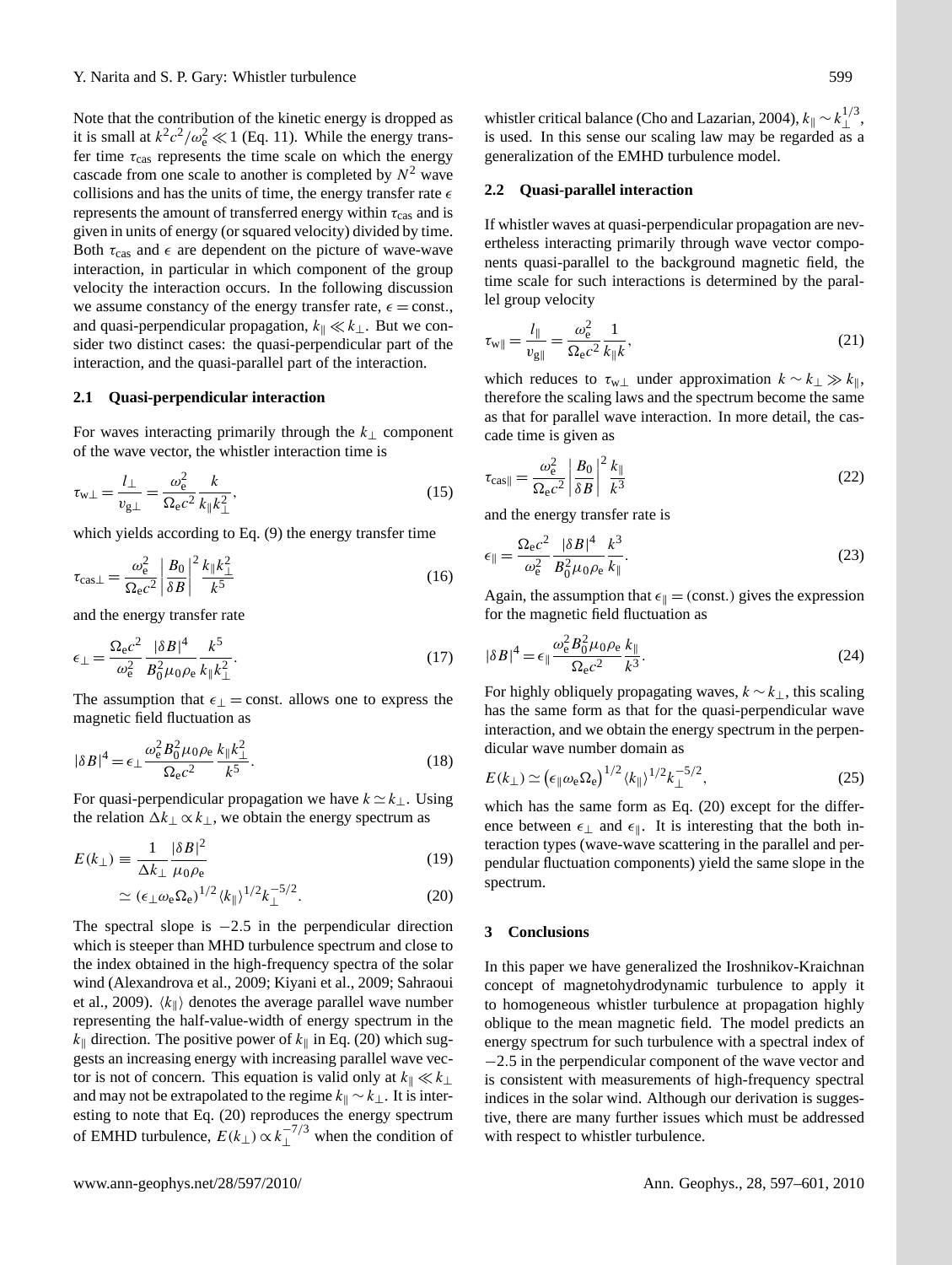- 1. We have assumed that waves are propagating at highly oblique direction, since our work is motivated by the results obtained in the solar wind observations and simulations. The cause of anisotropy of large propagation angles is an interesting and very important question. Perhaps it is determined by wave interaction process such as three or four wave couplings, or it is determined by anisotropic decay of wave amplitudes due to cyclotron or Landau damping.
- 2. The inclusion of wave damping would therefore be an important addition to this model; the linear theory dissipation calculations of [Gary et al.](#page-3-17) [\(2009\)](#page-3-17) for fluctuations in electron-positron plasmas may be instructive in this regard.
- 3. Polarization of whistler waves, in particular the ratio of the parallel and perpendicular components of the fluctuating magnetic field, could also be incorporated in our model.
- 4. The particle-in-cell simulations of [Saito et al.](#page-3-7) [\(2008\)](#page-3-7) suggest that the spectral index of two-dimensional whistler turbulence at quasi-perpendicular propagation is larger (steeper spectra) than the value of  $-2.5$  derived here. Further PIC simulations of whistler turbulence would be useful to help determine whether such steep spectra are due to Landau damping or other kinetic effects.
- 5. Group velocity of whistler waves changes significantly in dependence upon the propagation angle, with the wave being purely electromagnetic for parallel and increasingly electrostatic for oblique propagation. Effects of different propagation angles (from quasi-parallel, to oblique, and to quasi-perpendicular directions from the mean magnetic field) should be investigated systematically.
- 6. The Hall-MHD theory of [Krishan and Mahajan](#page-3-16) [\(2004\)](#page-3-16) predicts that whistler magnetic spectra should scale as  $k^{-11/3}$  and then as  $k^{-13/3}$  at very short wavelengths. This appears to be much steeper than recent solar wind observations, so it is imoprtant to distinguish between Hall-MHD and whistler turbulence in simulations and observations.

*Acknowledgements.* This work is supported by the program "Solar wind turbulence at short wavelengths" of the National Aeronautics and Space Administration. The work of YN was also supported by Budesministerium für Wirtschaft und Technologie and Deutsches Zentrum für Luft- und Raumfahrt, Germany, under contract 50 OC 0901.

Topical Editor I. A. Daglis thanks one anonymous referee for her/his help in evaluating this paper.

## **References**

- <span id="page-3-10"></span>Alexandrova, O., Saur, J., Lacombe, C., Mangeney, A., Mitchell, J., Schwartz, S. J., and Robert, P.: Universality of Solar-wind turbulent spectrum from MHD to electron scales, Phys. Rev. Lett., 103, 165003, doi:10.1103/PhysRevLett.103.165003, 2009.
- <span id="page-3-6"></span>Bale, S. D., Kellogg, P. J., Mozer, F. S., Horbury, T. S., and Rème, H.: Measurement of the electric fluctuation spectrum of magnetohydrodynamic turbulence, Phys. Rev. Lett., 94, 215002, doi:10.1103/PhysRevLett.94.215002, 2005.
- <span id="page-3-11"></span>Biskamp, D., Schwarz, E., and Drake, J. F.: Two-dimensional electron magnetohydrodynamic turbulence, Phys. Rev. Lett., 76, 1264–1267, 1996.
- <span id="page-3-13"></span>Cho, J. and Lazarian, A.: The anisotropy of electron magnetohydrodynamic turbulence, Astrophys. J., 615, L41–L44, 2004.
- <span id="page-3-14"></span>Cho, J. and Lazarian, A.: Simulations of electron magnetohydrodynamic turbulence, Astrophys. J., 701, 236–252, 2009.
- <span id="page-3-12"></span>Dastgeer, S., Das, A., Kaw, P., and Diamond, P. H.: Whistlerization and anisotropy in two-dimensional electron magnetohydrodynamic turbulence, Phys. Plasmas, 7, 571–579, 2000.
- <span id="page-3-17"></span>Gary, S. P., Karimabadi, H., and Roytershteyn, V. S.: Dissipation wavenumbers for turbulence in electron-positron plasmas, Astrophys. J., 701, 1695–1700, 2009.
- <span id="page-3-1"></span>Gurnett, D. A., Shaw, R. R., Anderson, R. R., and Kurth, W. S.: Whistlers observed by Voyager 1 – Detection of lightning on Jupiter, Geophys. Res. Lett., 6, 511–514, 1979.
- <span id="page-3-2"></span>Gurnett, D. A., Kurth, W. S., Cairns, I. H., and Granroth, L. J.: Whistlers in Neptune's magnetosphere – Evidence of atmospheric lightning, J. Geophys. Res., 95, 20967–20976, 1990.
- <span id="page-3-8"></span>Iroshnikov, P. S.: Turbulence on a conducting fluid in a strong magnetic field, Sov. Astron., 7, 566–571, 1964.
- <span id="page-3-15"></span>Kiyani, K. H., Chapman, S. C., Khotyanintsev, Y. V., Dunlop, M. W., and Sahraoui, F.: Global scale-invariant dissipation in collisionless plasma turbulence, Phys. Rev. Lett., 103, 075006, doi:10.1103/PhysRevLett.103.075006, 2009.
- <span id="page-3-9"></span>Kraichnan, R. H.: Inertial-range spectrum of hydromagnetic turbulence, Phys. Fluids, 8, 1385–1387, 1965.
- <span id="page-3-16"></span>Krishan, V. and Mahajan, S. M.: Magnetic fluctuations and Hal magnetohydrodynamic turbulence in the solar wind, J. Geophys. Res., 109, A11105, doi:10.1029/2004JA010496, 2004.
- <span id="page-3-3"></span>Lengyel-Frey, D., Hess, R. A., MacDowall, R. J., Stone, R. G., Lin, N., Balogh, A., and Forsyth, R.: Ulysses observations of whistler waves at interplanetary shocks and in the solar wind, J. Geophys. Res., 101, 27555–27564, 1996.
- <span id="page-3-4"></span>Leamon, R. J., Smith. C. W., Ness, N. F., Matthaeus, W. H., and Wong, H. K.: Observational constraints on the dynamics of the interplanetary magnetic field dissipation range, J. Geophys. Res., 103, 4775–4787, 1998.
- <span id="page-3-0"></span>Santolik, O. and Gurnett, D. A.: Propagation of auroral hiss at high altitudes, Geophys. Res. Lett., 29, 1481, doi:10.1029/2001GL013666, 2002.
- <span id="page-3-5"></span>Sahraoui, F., Goldstein, M. L., Robert, P., and Khotyaintsev, Y. V.: Evidence of a cascade and dissipation of solar-wind turbulence at the electron gyroscale Phys. Rev. Lett., 102, 231102, doi:10.1103/PhysRevLett.102.231102, 2009.
- <span id="page-3-7"></span>Saito, S., Gary, S. P., Li, H., and Narita, Y.: Whistler turbulence: Particle-in-cell simulations, Phys. Plasmas, 15, 102305, doi:10.1063/1.2997339, 2008.